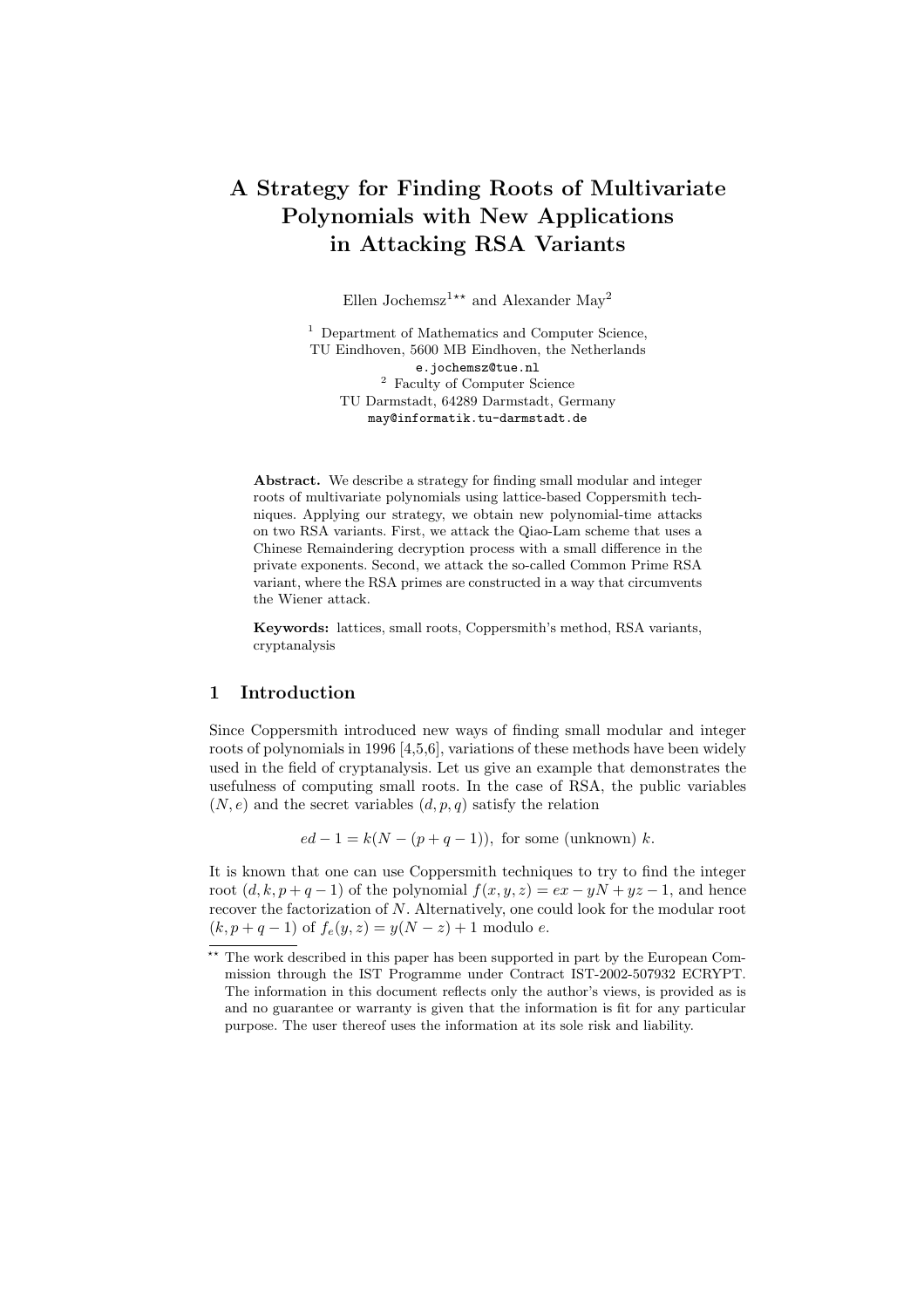The success of the application of a Coppersmith technique depends on the size of the root. More precisely, the analysis of the attack results in a bound on the size of roots that can be found with this method in polynomial time. For the case of finding the root  $(y^{(0)}, z^{(0)}) = (k, p+q-1)$  of  $f_e(y, z) = y(N-z)+1$  modulo e in the example above, Boneh and Durfee [1] used a Coppersmith technique to obtain the bound

$$
Y^{2+3\tau}Z^{1+3\tau+3\tau^2} < e^{1+3\tau}
$$
, for  $|y^{(0)}| < Y$ , and  $|z^{(0)}| < Z$ ,

where  $\tau > 0$  can be optimized once the sizes of Y, Z, and e are known. This led Boneh and Durfee to show that for  $d < N^{0.284}$  the secret RSA parameters can be recovered in polynomial time, which they later refined to  $d < N^{0.292}$  in the same work [1].

Since the analysis of a polynomial f of which we wish to find a small root heavily depends on the monomials that appear in  $f$ , each new polynomial has to be analyzed anew. This is typically a tedious and non-trivial task. In 2005, Blömer and May [3] showed how to find optimal bounds for small integer roots of bivariate polynomials. In this paper we present a heuristic strategy that applies to all multivariate polynomials; having either modular or integer roots.

We apply our strategy to derive new heuristic attacks on two RSA variants, using a polynomial that arises in their cryptanalysis. In the first system, the Chinese Remainder Theorem is used in the decryption phase, with the special property that  $d_p \equiv d \mod (p-1)$  and  $d_q \equiv d \mod (q-1)$  have a fixed difference  $d_p - d_q$ . This scheme was proposed in 1998 by Qiao and Lam [17] who suggested to use the small difference  $d_p - d_q = 2$ . The benefit of the Qiao-Lam scheme is that one has to store only one out of the two keys  $d_q$ ,  $d_q$  and the small difference itself. Up to now, the best attack on the Qiao-Lam scheme was a meet-in-themiddle attack with time and space complexity  $\tilde{\mathcal{O}}\{\sqrt{\min\{d_p, d_q\}}\}$  [17].

Qiao and Lam proposed to use a 1024-bit modulus N with 128-bit  $d_n, d_q$ . Moreover, they argued that in practice 96-bit private exponents should provide sufficient security. Our results show that private exponents up to  $N^{0.099}$  can be recovered in polynomial time. Hence, for 1024-bit RSA moduli one can recover 96-bit  $d_p$ ,  $d_q$  in polynomial time. Furthermore, attacking 128-bit private exponents should also be feasible with our attack by adding some brute force search on the most significant bits. We confirm the validity of our heuristic attack by providing several experiments. Although recovering 96-bit private exponents can theoretically be done in polynomial time, in practice it turns out to be a non-trivial task since it requires an LLL-lattice basis reduction [13] in large dimension.

We would like to point out that our attack works whenever  $\max\{d_p, d_q\} \leq$  $N^{0.099-\epsilon}$  for some arbitrarily small constant  $\epsilon$ , and the difference  $d_p - d_q$  is known to the attacker. We do not require that the difference  $d_p - d_q$  itself is a small constant like in the Qiao-Lam scheme.

As a second application of our strategy, we give a new attack on an RSA variant called Common Prime RSA. This variant was originally proposed by Wiener [19] as a countermeasure for his attack on small secret exponents  $d \leq N^{\frac{1}{4}}$ .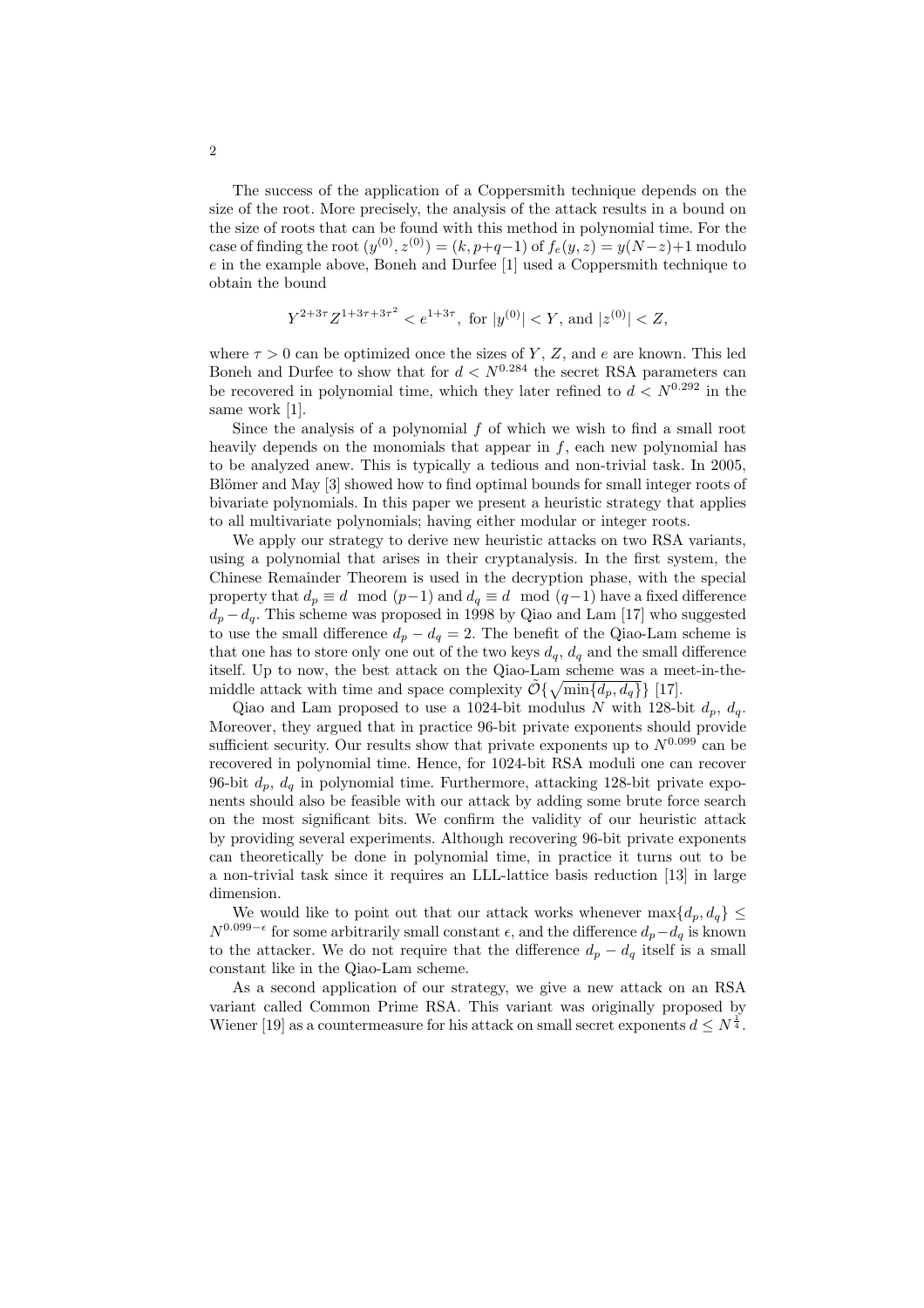The suggestion is to choose p, q such that  $p-1$  and  $q-1$  share a large gcd. In 1995, Lim and Lee [12] used this Common Prime RSA variant in a server-aided RSA protocol, which was attacked in 1998 by McKee and Pinch [15]. Recently, Hinek [9] revisited the Common Prime RSA variant. He proposed several RSA parameter settings with secret exponents less than  $N^{\frac{1}{4}}$ . However, our second heuristic attack shows that parts of the proposed key space lead to polynomial time attacks on RSA. We demonstrate the practicality of our second attack by providing several experiments that recover the RSA secret information.

# 2 Finding Small Roots

In this section we describe some tools that we use to solve the problem of finding small roots, for both the modular and the integer case. Moreover, we present our new strategy.

In [4,5,6], Coppersmith describes rigorous techniques to find small integer roots of polynomials in a single variable modulo  $N$ , and polynomials in two variables over the integers. The methods extend to more variables, making them heuristical. Howgrave-Graham reformulated Coppersmith's ideas of finding modular roots in [11], of which we use the following (generalized) lemma.

Lemma 1 (Howgrave-Graham). Let  $h(x_1,...,x_n) \in \mathbb{Z}[x_1,...,x_n]$  be an integer polynomial that consists of at most  $\omega$  monomials. Suppose that

(1)  $h(x_1^{(0)},...,x_n^{(0)}) \equiv 0 \mod N$  for some  $|x_1^{(0)}| < X_1, ..., |x_n^{(0)}| < X_n$ , and  $(2)$   $||h(x_1X_1,\ldots,x_nX_n)|| < \frac{N}{\sqrt{\omega}}$ .

Then  $h(x_1^{(0)}, \ldots, x_n^{(0)}) = 0$  holds over the integers.

In Lemma 1 the norm of a polynomial  $f(x_1, \ldots, x_n) = \sum a_{i_1...i_n} x_1^{i_1} \ldots x_n^{i_n}$  is the In Lemma 1 the norm of a polynomial  $J(x_1, \ldots, x_n) = \sum a_{i_1 \ldots i_n} x_1 \ldots x_n^{n}$ <br>Euclidean norm of its coefficient vector:  $||f(x_1, \ldots, x_n)||^2 := \sum |a_{i_1 \ldots i_n}|^2$ .

Howgrave-Graham's lemma is usually combined with LLL reduction of lattice bases, designed by Lenstra, Lenstra, and Lovász [13]. A proof of the following fact can be found in [14].

**Fact 1 (LLL).** Let L be a lattice of dimension  $\omega$ . In polynomial time, the LLL-algorithm outputs reduced basis vectors  $v_i$ ,  $1 \leq i \leq \omega$  that satisfy

$$
||v_1|| \le ||v_2|| \le \ldots \le ||v_i|| \le 2^{\frac{\omega(\omega-1)}{4(\omega+1-i)}} \det(L)^{\frac{1}{\omega+1-i}}.
$$

Thus the condition  $2^{\frac{\omega(\omega-1)}{4(\omega+1-i)}} \det(L)^{\frac{1}{\omega+1-i}} < \frac{N}{\sqrt{\omega}}$  implies that the polynomials corresponding to the shortest  $i$  reduced basis vectors match Howgrave-Graham's bound. This reduces to

$$
\det(L) \le 2^{\frac{-\omega(\omega-1)}{4}} \left(\frac{1}{\sqrt{\omega}}\right)^{\omega+1-i} N^{\omega+1-i}.
$$

In the analysis, we let terms that do not depend on N contribute to an error term  $\epsilon$ , and simply use the determinant condition det( $L$ )  $\leq N^{\omega+1-i}$ .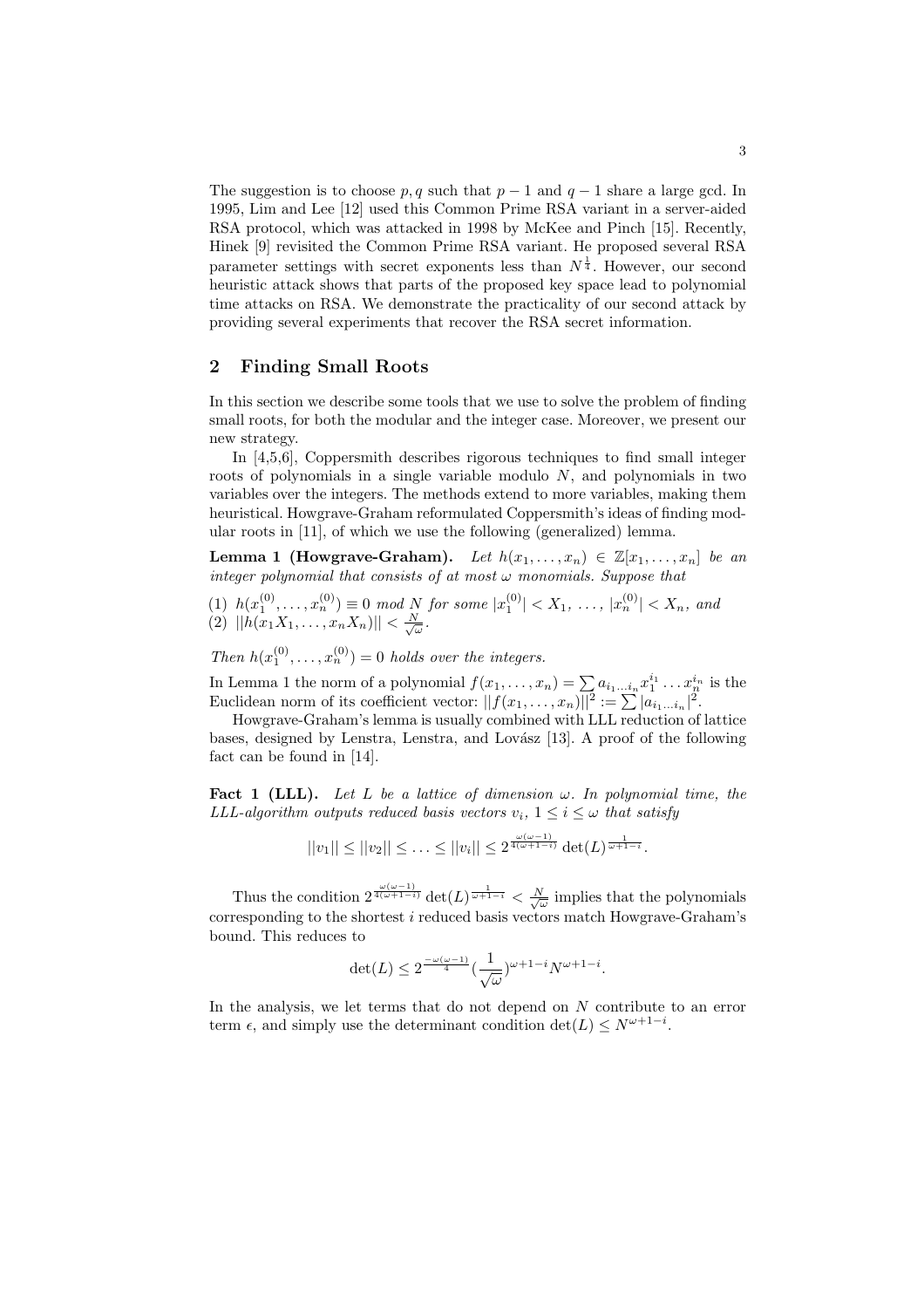#### 2.1 Strategy for Finding Small Modular Roots

We will now describe our strategy to find small modular roots of polynomials. Suppose we want to find a small root  $(x_1^{(0)},...,x_n^{(0)})$  of a polynomial  $f_N$  modulo a known composite integer  $N$  of unknown factorization. We assume that we know an upper bound for the root, namely  $|x_j^{(0)}| < X_j$  for some given  $X_j$ , for  $j=1,\ldots,n.$ 

Let l be a leading monomial of  $f_N$ , with coefficient  $a_l$ . That is, there is no monomial in  $f_N$  besides l that is divisible by l. Then  $gcd(N, a_l)$  is 1, or else we have found a factor of N. Therefore, we can use  $f'_N = a_l^{-1} f_N \mod N$ .

We start by explaining the basic strategy to find the small modular roots, after which we extend it slightly to obtain the full strategy.

Basic Strategy: Let  $\epsilon > 0$  be an arbitrarily small constant. Depending on  $\frac{1}{\epsilon}$ , we fix an integer m. For  $k \in \{0, \ldots, m+1\}$ , we define the set  $M_k$  of monomials

$$
M_k := \{ x_1^{i_1} x_2^{i_2} \dots x_n^{i_n} \mid x_1^{i_1} x_2^{i_2} \dots x_n^{i_n} \text{ is a monomial of } f_N^m
$$
  
and 
$$
\frac{x_1^{i_1} x_2^{i_2} \dots x_n^{i_n}}{l^k} \text{ is a monomial of } f_N^{m-k} \}.
$$

In this definition of  $M_k$  and throughout this paper, we assume that the monomials of  $f_N, \ldots, f_N^{m-1}$  are all contained in the monomials of  $f_N^m$ . If this is not the case, the definition can be slightly changed such that  $M_k$  contains all monomials  $x_1^{i_1}x_2^{i_2}...x_n^{i_n}$  of  $f_N^j$  for  $j \in \{1,...,m\}$  for which  $\frac{x_1^{i_1}x_2^{i_2}...x_n^{i_n}}{l^k}$  is a monomial of  $f_N^i$  for some  $i \in \{0,...,m-k\}$ . Notice that by definition the set  $M_0$  contains all the monomials in  $f_N^m$ , whereas  $M_{m+1} = \emptyset$ .

Next, we define the following shift polynomials:

$$
g_{i_1...i_n}(x_1,...,x_n) := \frac{x_1^{i_1}x_2^{i_2}...x_n^{i_n}}{l^k} f'_N(x_1,...,x_n)^k N^{m-k},
$$

for  $k = 0, ..., m$ , and  $x_1^{i_1} x_2^{i_2} ... x_n^{i_n} \in M_k \backslash M_{k+1}$ .

All polynomials g have the root  $(x_1^{(0)},...,x_n^{(0)})$  modulo  $N^m$ . We define a lattice L by taking the coefficient vectors of  $g(x_1X_1, \ldots, x_nX_n)$  as a basis. We can force the matrix describing  $L$  to be lower triangular, if we use the following ordering of the columns of the matrix. A column corresponding to the monomial  $x_1^{i_1} \ldots x_n^{i_n} \in M_k \backslash M_{k+1}$  has smaller order than a column corresponding to  $x_1^{j_1} \ldots x_n^{j_n} \in M_{k'}\backslash M_{k'+1}$  if  $k < k'$ . If  $k' = k$ , then a lexicographical ordering of the monomials is used. The columns in the lattice basis appear in increasing order from left to right. The diagonal elements are those corresponding to the monomial  $l^k$  in  $(f'_N)^k$  for each row. Therefore, the diagonal terms of the matrix are  $X_1^{i_1} X_2^{i_2} \ldots X_n^{i_n} N^{m-k}$  for the given combinations of k and  $i_j$ .

The intuition behind the choice of the sets  $M_k$  can be explained as follows. We aim to have a matrix with a low determinant. To keep the diagonal element corresponding to the monomial  $x_1^{i_1}x_2^{i_2}\ldots x_n^{i_n}$  of  $f_N^m$  as small as possible, we use the largest possible powers of  $f_N$  in the shifts. The condition that  $\frac{x_1^{i_1} x_2^{i_2} \dots x_n^{i_n}}{l^k}$  is a monomial of  $f_N^{m-k}$  ensures that no monomials appear that are not in  $f_N^m$ .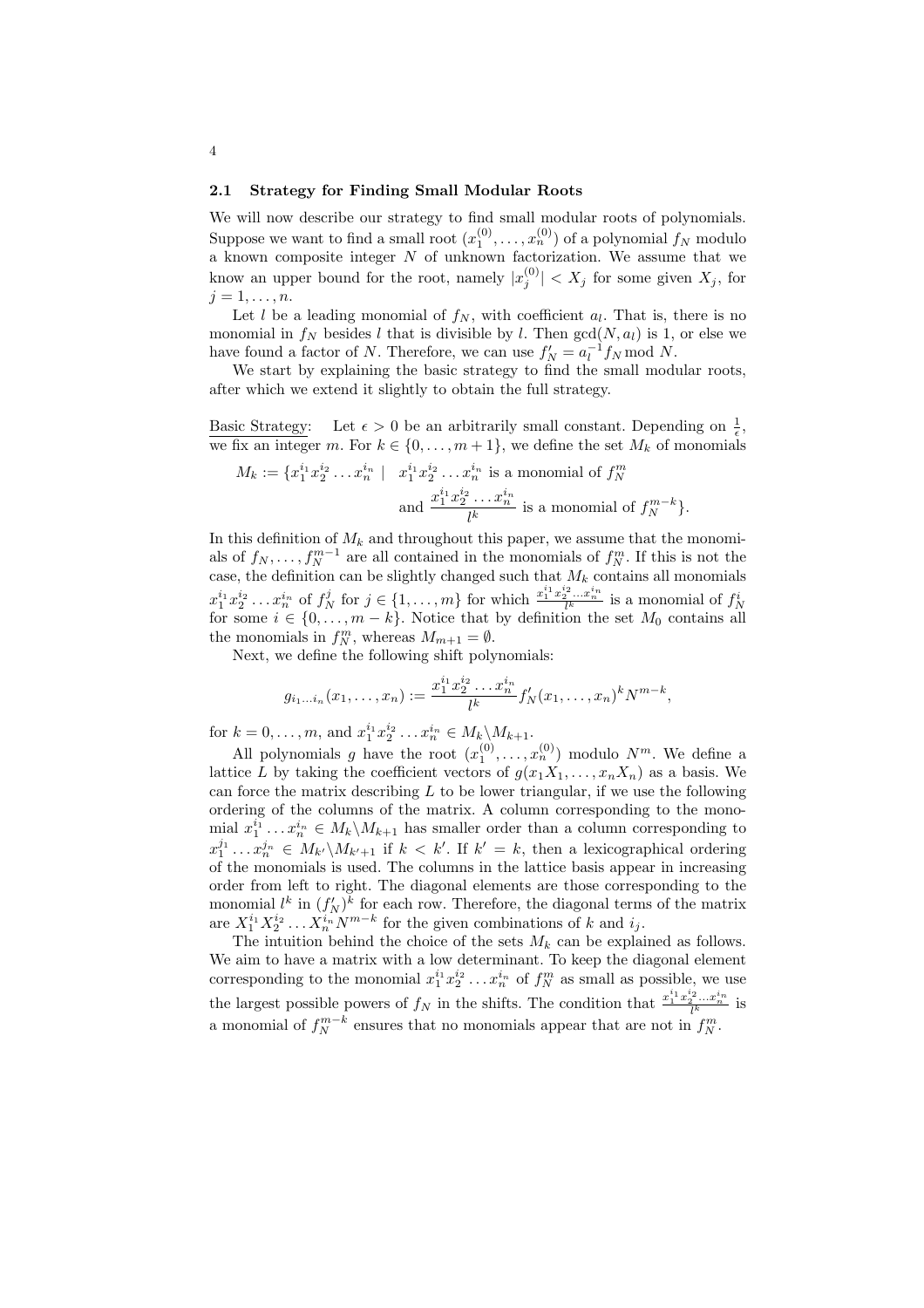For a small example, consider the polynomial  $f_N(x, y) = 1 + xy^2 + x^2y$ . Let us take  $l = x^2y$  as our leading term, and  $m = 2$ . We want to build a lattice whose columns correspond to the monomials  $\{1, xy^2, x^2y, x^2y^4, x^3y^3, x^4y^2\}$  of  $f_N^2$ . The shifts given by our strategy are:

$$
\begin{array}{ll}\n\text{for} & 1 \in M_0 \backslash M_1; \ N^2 \quad \text{for} \quad x^2 y \in M_1 \backslash M_2; \ f_N N \\
\text{for} & xy^2 \in M_0 \backslash M_1; \ xy^2 N^2 \quad \text{for} \quad x^3 y^3 \in M_1 \backslash M_2; \ xy^2 f_N N \\
\text{for} \ x^2 y^4 \in M_0 \backslash M_1; \ x^2 y^4 N^2 \quad \text{for} \quad x^4 y^2 \in M_2 \backslash M_3; \ f_N^2\n\end{array}
$$

Note that the monomial  $x^2y^4$  is not in  $M_1$ . Although  $x^2y^4$  is divisible by  $l = x^2y$ and therefore we could obtain  $x^2y^4$  also by using the shift  $y^3f_NN$ , the product  $y^3 f_N$  would produce the new monomials  $y^3$  and  $xy^5$ , which are not in  $f_N^2$ .

In general, we find that our condition  $\det(L) < N^{m(\omega+1-n)}$ , derived from Lemma 1 and Fact 1, reduces to

$$
\prod_{j=1}^{n} X_j^{s_j} < N^{s_N}, \text{ for } \begin{cases} s_j = \sum_{x_n^{i_1} \dots x_n^{i_n} \in M_0} i_j, \text{ and} \\ s_N = \sum_{k=0}^{m} k(|M_k| - |M_{k+1}|) = \sum_{k=1}^{m} |M_k| \end{cases} \tag{1}
$$

If we follow this procedure for a given  $f_N$ , then (1) will give us an upper bound on the size of the root that we are trying to find. For  $X_i$  and N satisfying this bound we obtain *n* polynomials  $h_i$  such that  $h_i(x_1^{(0)}, \ldots, x_n^{(0)}) = 0$ . If the polynomials  $h_i$  are algebraically independent, i.e. they do not share a non-trivial gcd, then resultant computations will reveal the root. Under Assumption 1 this will lead us to finding  $(x_1^{(0)},...,x_n^{(0)})$ .

**Assumption 1** The resultant computations for the polynomials  $h_i$  yield nonzero polynomials.

All methods for  $n \geq 2$  have a similar assumption concerning the algebraic independence of the polynomials  $h_i$ . Therefore one has to keep in mind that (most) attacks using Coppersmith techniques are heuristical, and experiments must be done for specific cases to justify the assumption.

Extended Strategy: For many polynomials, it is profitable to use extra shifts of a certain variable. For instance, if we use extra shifts of  $x_1$ , then we can extend our basic strategy by using

$$
M_k := \bigcup_{0 \le j \le t} \{x_1^{i_1+j} x_2^{i_2} \dots x_n^{i_n} \mid x_1^{i_1} x_2^{i_2} \dots x_n^{i_n} \text{ is a monomial of } f_N^m
$$
  
and 
$$
\frac{x_1^{i_1} x_2^{i_2} \dots x_n^{i_n}}{l^k} \text{ is a monomial of } f_N^{m-k} \}.
$$

Moreover, extra shifts of several variables, or combined shifts should be considered to obtain an optimal bound.

Using this new definition of  $M_k$ , the rest of the strategy conforms to the basic strategy as described before. In Appendix A, we show how the known results on small modular roots from [1,2,6] are all special cases of our basic or extended strategy.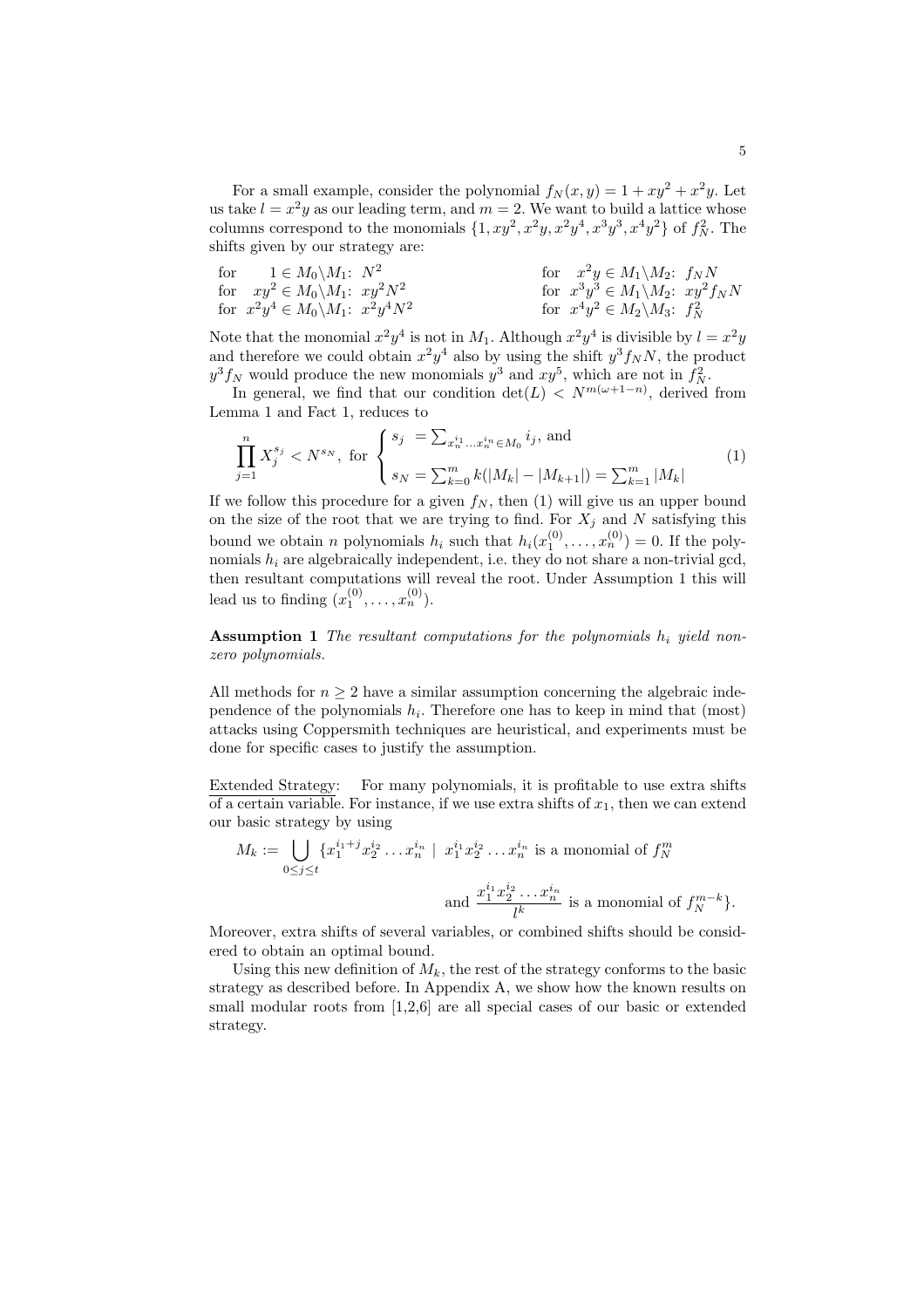#### 2.2 Strategy for Finding Small Integer Roots

Coron reformulated Coppersmith's method of finding small integer roots in [7]. Essentially, Coron picks a 'suitable' integer  $R$  and transforms the situation into finding a small root modulo  $R$ , after which one can apply Howgrave-Graham's lemma. Analogous to Coron, we will now present our heuristic strategy for finding small integer roots of multivariate polynomials. The result is an extension of the result given by Blömer and May [3], that was meant for the provable special case of bivariate polynomials.

We note that one could also use Coppersmith's original technique instead of Coron's reformulation. The advantage to do so is that in the original Coppersmith technique, lattices of smaller dimension are required. The asymptotic bounds obtained by both methods are equivalent, but the difference is in the size of the error term  $\epsilon$ . For this paper, we have chosen to use Coron's method for the sake of a simpler notation, an easier implementation and for its similarity to the modular approach.

Suppose we want to find the small integer root  $(x_1^{(0)},...,x_n^{(0)})$  of an irreducible polynomial f. We know that the root is small in the sense that  $|x_j^{(0)}|$  <  $X_j$ , for  $j = 1, \ldots, n$ .

Analogous to Section 2.1, we fix an integer m depending on  $\frac{1}{\epsilon}$ . We call  $d_j$  the maximal degree of  $x_i$  in f, and W the maximal coefficient of  $f(x_1X_1, \ldots, x_nX_n)$ . We will use  $W = ||f(x_1X_1, \ldots, x_nX_n)||_{\infty}$ , with  $||f(x_1, \ldots, x_n)||_{\infty} := \max |a_{i_1...i_n}|$ we will use  $W = ||f(x_1A_1, \ldots, x_nA_n)||_{\infty}$ , with  $||f(x_1, \ldots, x_n)||_{\infty} := \max |a_{i_1\ldots i_n}|$ <br>for  $f(x_1, \ldots, x_n) = \sum a_{i_1\ldots i_n} x_1^{i_1} \ldots x_n^{i_n}$  as a notation. Moreover, we define  $R =$  $W \prod_{j=1}^n X_j^{d_j(m-1)}$ . To work with a polynomial with constant term 1, we define  $f' = a_0^{-1} f \mod R$ , where  $a_0$  is the constant term of f. This means that we should have  $a_0 \neq 0$  and  $gcd(a_0, R) = 1$ . The latter is easy to achieve, analogous to [7, Appendix A, since any  $X_j$  with  $gcd(a_0, X_j) \neq 1$  can be changed into an  $X'_j$  such that  $X_j < X'_j < 2X_j$  and  $gcd(a_0, X'_j) = 1$ . The same holds for W.

Let us now consider the case  $a_0 = 0$ . In [7, Appendix A], Coron discussed this case for bivariate polynomials, and showed a simple way to transfer a polynomial f with zero constant term into a polynomial  $f^*$  with non-zero constant term.

A general way to do this for multivariate polynomials would be the following. First, we find a non-zero integer vector  $(y_1, \ldots, y_n)$  such that  $f(y_1, \ldots, y_n) \neq 0$ . This can be constructed in polynomial time since there are only polynomially many roots within the given bounds. Then we define  $f^*(x_1, \ldots, x_n) := f(x_1 +$  $y_1, \ldots, x_n + y_n$ , and look for roots of  $f^*$ . Since  $f^*(0, \ldots, 0) = f(y_1, \ldots, y_n)$ ,  $f^*$ has a non-zero constant term.

We would like to point out that the switch to  $f^*$  will affect the set of monomials, and new monomials may appear in  $f^*$  that were not in f. This may affect the analysis and lead to a different Coppersmith-type bound. This issue already appears with bivariate polynomials, but it did not affect Coron's analysis since in his case the set of monomials stayed the same.

Let us now describe our strategy for finding integer roots. As before, we start with the basic strategy, that we extend later to obtain the full strategy.

#### 6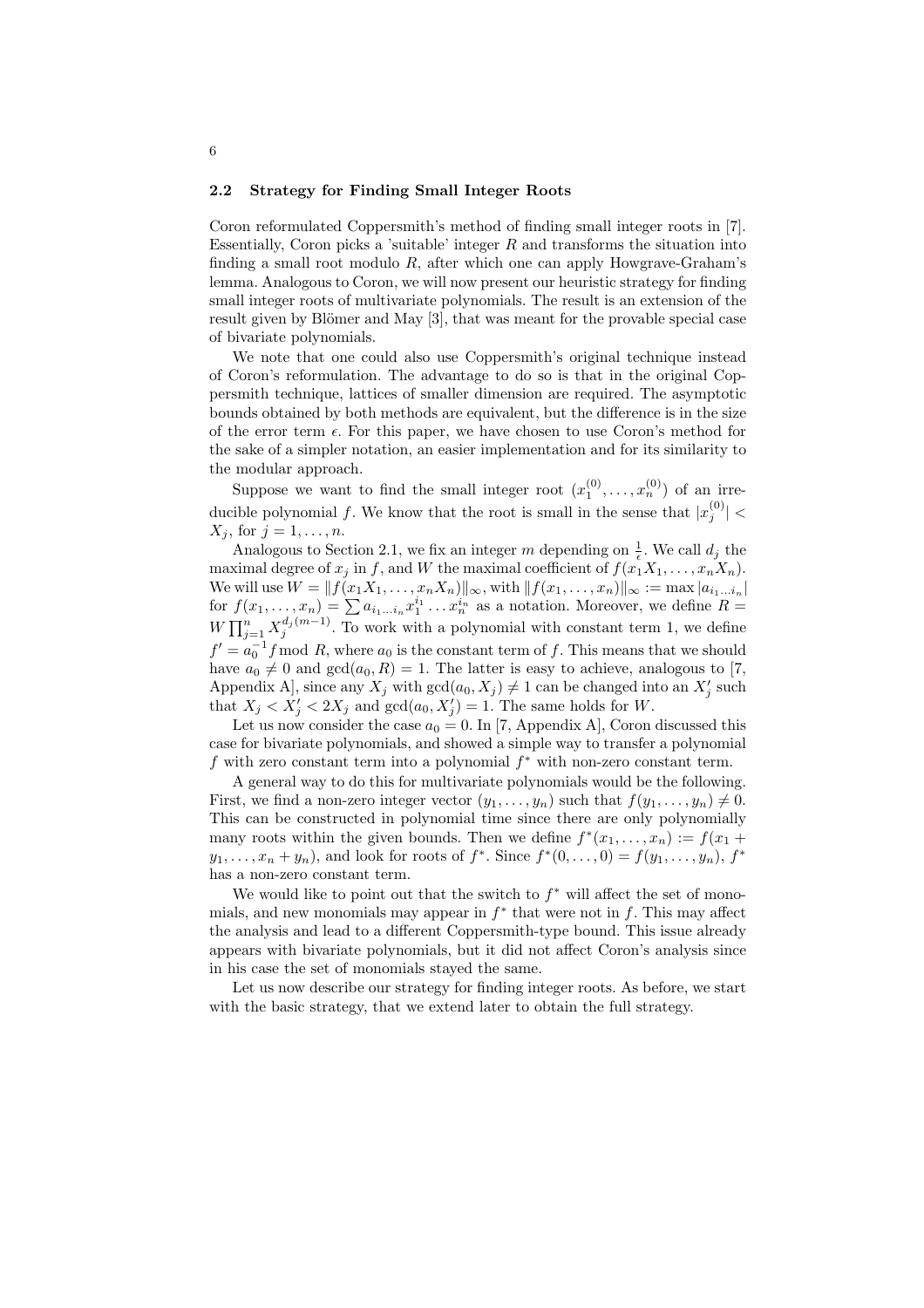Basic Strategy: Let us first fix an arbitrarily small error term  $\epsilon$ . We define an integer m depending on  $\frac{1}{6}$ . Furthermore, we define the sets S and M of monomials that represent the monomials of  $f^{m-1}$  and  $f^m$  respectively. We demonomials note by  $l_j$  the largest exponent of  $x_j$  that appears in the monomials of S, i.e.  $l_i = d_i (m - 1).$ 

Next, we define the following shift polynomials

$$
g: x_1^{i_1} x_2^{i_2} \dots x_n^{i_n} f'(x_1, \dots, x_n) \prod_{j=1}^n X_j^{l_j - i_j}
$$
, for  $x_1^{i_1} x_2^{i_2} \dots x_n^{i_n} \in S$ ,  

$$
g': x_1^{i_1} x_2^{i_2} \dots x_n^{i_n} R
$$
, for  $x_1^{i_1} x_2^{i_2} \dots x_n^{i_n} \in M \backslash S$ .

All g and g' have the root  $(x_1^{(0)},...,x_n^{(0)})$  modulo R. The coefficient vectors of  $g(x_1X_1, \ldots x_nX_n)$  and  $g'(x_1X_1, \ldots x_nX_n)$  form a lattice basis of a lattice L.

Using lexicographical ordering of the monomials, we can order the basis matrix such that it is upper triangular. The diagonal elements of the rows of  $q$  are those corresponding to the constant term in f'. Therefore, the diagonal entries of the matrix are  $\prod_{j=1}^{n} X_j^{d_j(m-1)}$  for the polynomials g and  $W \prod_{j=1}^{n} X_j^{d_j(m-1)+i_j}$ for the polynomials  $g'$ .

From Section 2, we know that the determinant condition  $\det(L) < R^{\omega+2-n}$ ensures that the  $n-1$  smallest vectors in an LLL reduced basis of L correspond to  $n-1$  polynomials  $h_i(x_1,...x_n)$  with  $h_i(x_1^{(0)},...,x_n^{(0)})=0$ .

We find that the condition  $\det(L) < R^{\omega+2-n}$  reduces to

Y<sup>n</sup>

$$
\prod_{j=1}^{n} X_j^{s_j} < W^{s_W}, \text{ for } s_j = \sum_{x_1^{i_1} \dots x_n^{i_n} \in M \setminus S} i_j \text{, and } s_W = |S|. \tag{2}
$$

So if (2) holds, we obtain  $n-1$  polynomials  $h_i$  such that  $h_i(x_1^{(0)}, \ldots, x_n^{(0)}) = 0$ .

50 If (2) holds, we obtain  $n-1$  polynomials  $n_i$  such that  $n_i(x_1, \ldots, x_n) = 0$ .<br>The choice of R ensures that the  $h_i$  are independent of f. This is because all  $h_i$  are divisible by  $\prod_{j=1}^n X_j^{d_j(m-1)}$ . According to a ge [10, Corollary 5] of a lemma of Coron [7], a multiple  $h(x_1, \ldots, x_n)$  of  $f(x_1, \ldots, x_n)$  that is divisible by  $\prod_{j=1}^n X_j^{d_j(m-1)}$  has norm at least

$$
2^{-(\rho+1)^n+1} \prod_{j=1}^n X_j^{d_j(m-1)} W = 2^{-(\rho+1)^n+1} R,
$$

where  $\rho$  is the maximum degree of the polynomials  $f, h$  in each variable separately. If we let terms that do not depend on R contribute to  $\epsilon$ , it follows that if  $h_i$  satisfies Howgrave-Graham's bound  $||h_i(x_1X_1,\ldots,x_nX_n)|| < \frac{R}{\sqrt{\omega}}$ , then it also cannot be a multiple of  $f$ . Since we assume that  $f$  is irreducible, it follows that  $f$  and  $h_i$  must be algebraically independent. However we cannot prevent that the  $h_i$  are pairwise algebraically dependent. So the resultant computations of f and  $h_i$  (for  $i = 1, ..., n - 1$ ) will only reveal the root under Assumption 1. This makes the techniques heuristical for  $n \geq 3$ .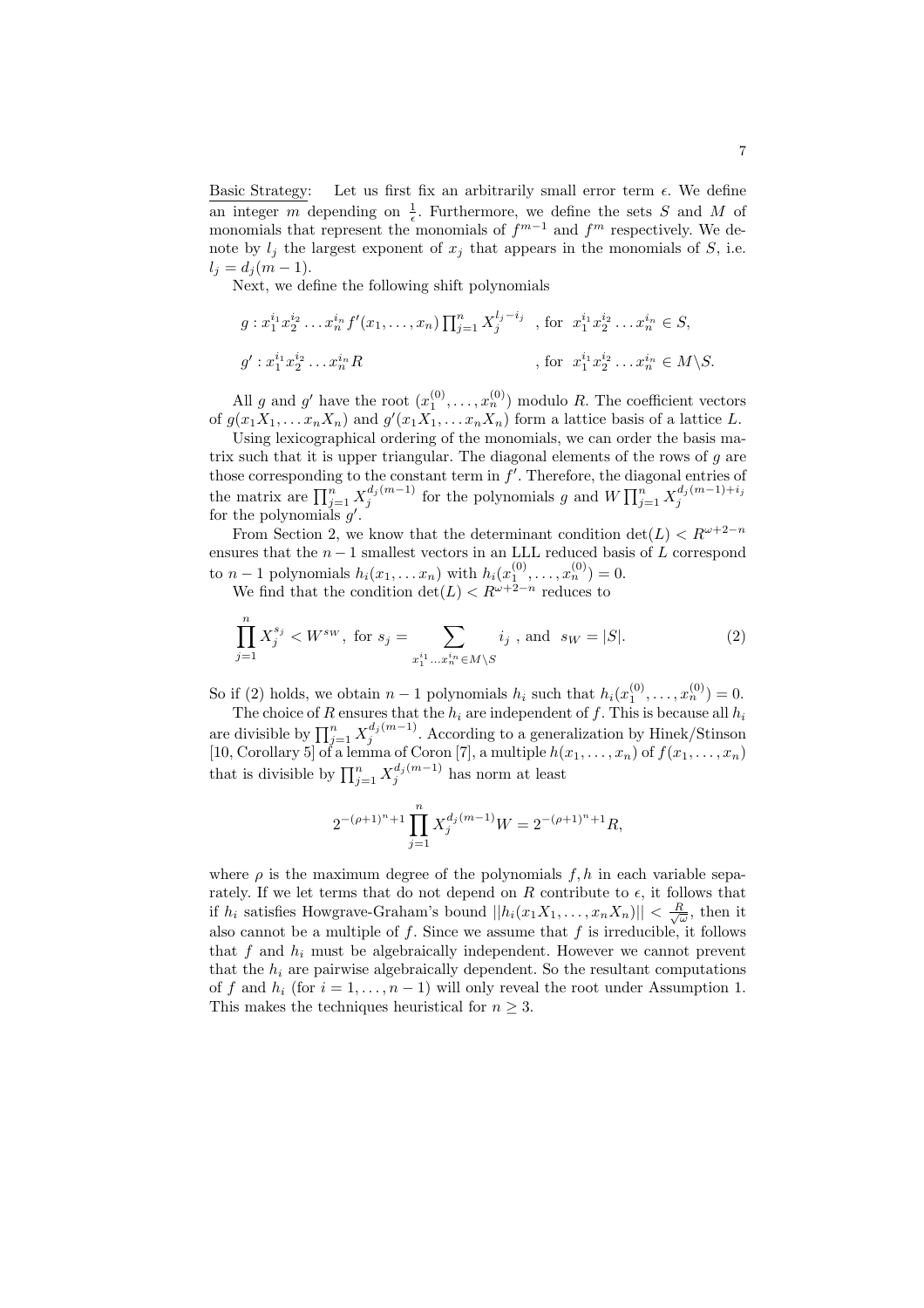Extended Strategy: As in the modular case, our strategy is not finished before exploring the possibilities of extra shifts of a certain variable (or more variables). Suppose we use extra shifts of the variable  $x_1$ . Then, instead of S = {monomials of  $f^{m-1}$ }, and  $M = \{$ monomials of  $f^m$ }, we use

$$
S = \bigcup_{0 \le j \le t} \{x_1^{i_1+j} x_2^{i_2} \dots x_n^{i_n} \mid x_1^{i_1} x_2^{i_2} \dots x_n^{i_n} \text{ is a monomial of } f^{m-1}\},
$$
  

$$
M = \{\text{monomials of } x_1^{i_1} x_2^{i_2} \dots x_n^{i_n} \cdot f \mid x_1^{i_1} x_2^{i_2} \dots x_n^{i_n} \in S\}.
$$

With the new definitions, the rest of the strategy conforms to the basic strategy as described above, except for the value of  $R$ . It is necessary to change  $R = W \prod_{j=1}^{n} X_j^{d_j(m-1)}$  into  $R = W \prod_{j=1}^{n} X_j^{l_j}$ , where  $l_j$  is the largest exponent of  $x_j$  that appears in the monomials of S. In Appendix B, we show that the known results on small integer roots from [3,6,8] are special cases of our basic or extended strategy. Moreover, a detailed example for a specific polynomial is treated in the next section.

## 3 A Bound Obtained with the New Strategy

In this section we will give a novel analysis of a trivariate polynomial that will be used in two new attacks on RSA variants in the subsequent sections.

Let  $f(x, y, z) = a_0 + a_1 x + a_2 x^2 + a_3 y + a_4 z + a_5 x y + a_6 x z + a_7 y z$  be a polynomial with a small root  $(x^{(0)}, y^{(0)}, z^{(0)})$ , with  $|x^{(0)}| < X$ ,  $|y^{(0)}| < Y$ ,  $|z^{(0)}| < Z$ . We show that under Assumption 1 for every fixed  $\epsilon$ , all sufficiently small roots can be found in time polynomial in  $log W$  provided that

$$
X^{7+9\tau+3\tau^2} (YZ)^{5+\frac{9}{2}\tau} < W^{3+3\tau-\epsilon},
$$

where we can optimize  $\tau > 0$  after the substitution of values for X, Y, Z, and W.

Let us follow the extended strategy described in Section 2.2 to show how this bound can be obtained. Our goal is to construct two polynomials  $h_1, h_2$  with the root  $(x^{(0)}, y^{(0)}, z^{(0)})$  that are not multiples of f. To do so, we fix an integer m depending on  $\frac{1}{\epsilon}$ , and an integer  $t = \tau m$  that describes the number of extra xshifts. We define  $R = W X^{2(m-1)+t} (YZ)^{m-1}$  and  $f' = a_0^{-1} f \mod R$ . The shift polynomials  $g$  and  $g'$  are given by:

$$
g: x^{i_1}y^{i_2}z^{i_3}f'(x,y,z)X^{2(m-1)+t-i_1}Y^{m-1-i_2}Z^{m-1-i_3} \text{ for } x^{i_1}y^{i_2}z^{i_3} \in S,
$$
  
\n
$$
g': Rx^{i_1}y^{i_2}z^{i_3} \in M\backslash S,
$$
  
\nfor  $x^{i_1}y^{i_2}z^{i_3} \in M\backslash S,$ 

for

$$
S = \bigcup_{0 \le j \le t} \{x^{i_1+j}y^{i_2}z^{i_3} \mid x^{i_1}y^{i_2}z^{i_3} \text{ is a monomial of } f^{m-1}\},
$$
  

$$
M = \{\text{monomials of } x^{i_1}y^{i_2}z^{i_3} \cdot f \mid x^{i_1}y^{i_2}z^{i_3} \in S\}.
$$

It follows that

$$
x^{i_1}y^{i_2}z^{i_3} \in S \iff i_2 = 0, \dots, m-1 \; ; \; i_3 = 0, \dots, m-1 \; ;
$$
  
\n
$$
i_1 = 0, \dots, 2(m-1) - (i_2 + i_3) + t.
$$
  
\n
$$
x^{i_1}y^{i_2}z^{i_3} \in M \iff i_2 = 0, \dots, m \; ; \; i_3 = 0, \dots, m \; ; \; i_1 = 0, \dots, 2m - (i_2 + i_3) + t.
$$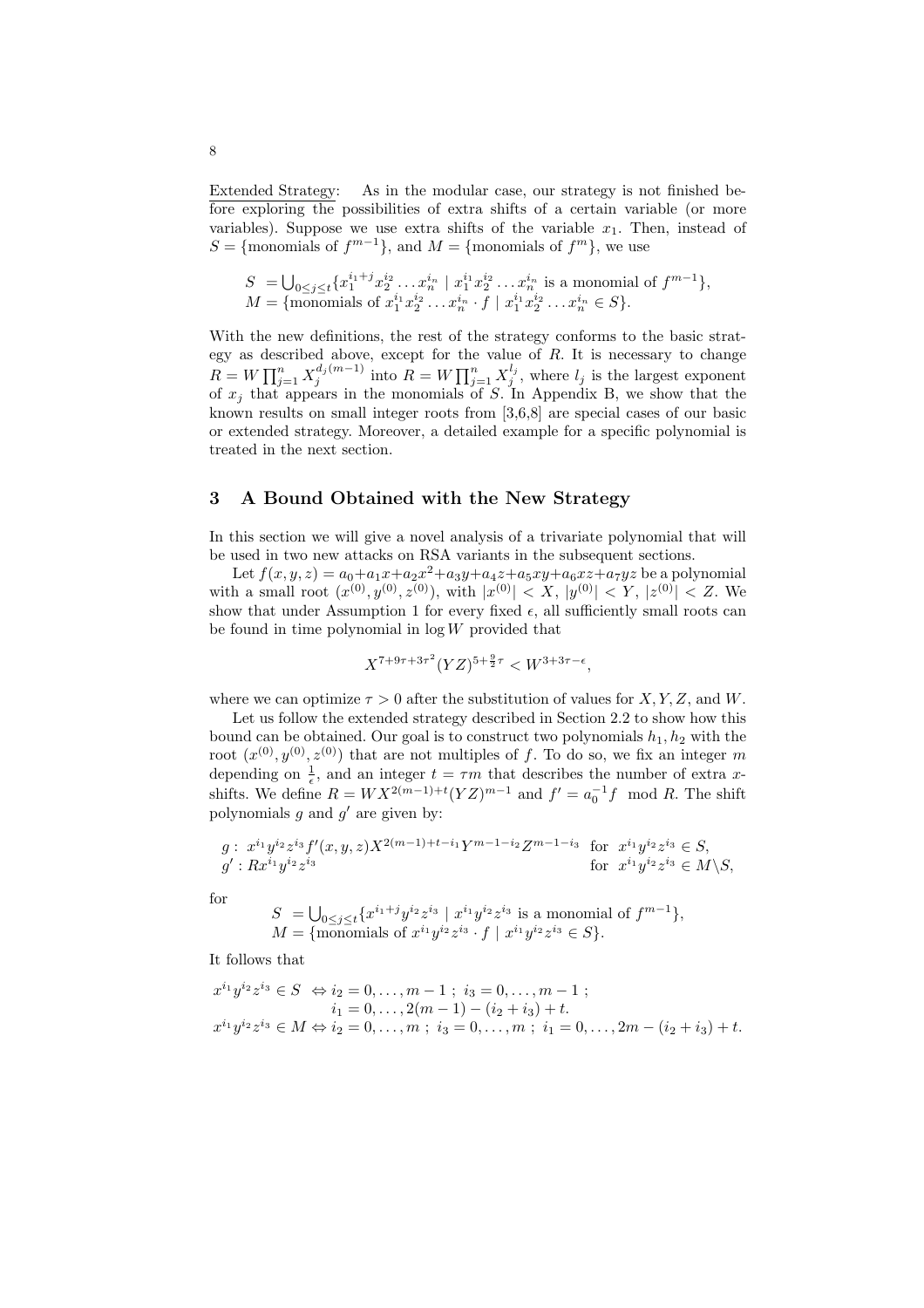All polynomials g and g' have the root  $(x^{(0)}, y^{(0)}, z^{(0)})$  modulo R. Let  $h_1$ and  $h_2$  be linear combinations of the polynomials g and  $g'$ . As was explained in Section 2.2, if  $h_1$  and  $h_2$  satisfy Howgrave-Graham's bound  $||h_i(xX, yY, zZ)||$  $\frac{R}{\sqrt{\omega}}$ , then we can assume that  $h_1$  and  $h_2$  both have the root  $(x^{(0)}, y^{(0)}, z^{(0)})$  over the integers, and also that they are algebraically independent of  $f$ .

Using the coefficient vectors of  $g(xX, yY, zZ)$  and  $g'(xX, yY, zZ)$  as a basis, we build a lattice  $L$ . We order the vectors such that the matrix is triangular, with the diagonal entries of g equal to  $X^{2(m-1)+t}(YZ)^{m-1}$ , and those of g' equal to  $RX^{i_1}Y^{i_2}Z^{i_3} = X^{2(m-1)+t+i_1}Y^{m-1+i_2}Z^{m-1+i_3}W$ .

Now by (2), provided that  $\prod_{j=1}^{n} X_j^{s_j} < W^{|S|}$  with  $s_j = \sum_{x_1^{i_1}...x_n^{i_n} \in M \setminus S} i_j$ holds, the polynomials  $h_1$  and  $h_2$  corresponding to the shortest two LLL-reduced basis vectors satisfy Howgrave-Graham's bound. This reduces to

$$
X^{(\frac{7}{3}+3\tau+\tau^2)m^3+o(m^2)}(YZ)^{(\frac{5}{3}+\frac{3}{2}\tau)m^3+o(m^2)} \leq W^{(1+\tau)m^3+o(m^2)}.
$$

If we let all terms of order  $o(m^2)$  contribute to  $\epsilon$ , the condition simplifies to

$$
X^{7+9\tau+3\tau^2} (YZ)^{5+\frac{9}{2}\tau} < W^{3+3\tau-\epsilon}.
$$

# 4 Attack on RSA-CRT with Known Difference

In this section, we explain how a small root of a polynomial  $f(x, y, z) = a_0 +$  $a_1x + a_2x^2 + a_3y + a_4z + a_5xy + a_6xz + a_7yz$  results in a new attack on a variant of RSA-CRT proposed by Qiao/Lam [17]. We show the following result.

## Theorem 1 (RSA-CRT with Fixed Known Difference  $d_p - d_q$ ).

Under Assumption 1, for every  $\epsilon > 0$ , there exists  $n_0$  such that for every  $n > n_0$ , the following holds: Let  $N = pq$  be an n-bit RSA modulus, and p, q primes of bitsize  $\frac{n}{2}$ . Let  $ed \equiv 1 \mod \phi(N)$ , and  $d_p$  and  $d_q$  be such that  $d_p \equiv d \mod (p-1)$ and  $d_q \equiv d \mod (q-1)$ . Assume that  $d_p$  and  $d_q$  are chosen such that  $d_p = d_q + \overline{c}$ for some known  $\bar{c}$  and bitsize( $d_p$ ), bitsize( $d_q$ )  $\leq$  on for some  $0 < \delta < \frac{1}{2}$ . Then N can be factored in time polynomial in  $\log N$  provided that

$$
\delta < \frac{1}{4}(4 - \sqrt{13}) - \epsilon.
$$

Notice that  $\frac{1}{4}(4 -$ √  $(13) \approx 0.099$ . Hence, our attack applies whenever  $d_p$  or  $d_q$  is smaller than  $N^{0.099-\epsilon}$  and the difference  $\bar{c} = d_p - d_q$  is known to an attacker.

## 4.1 RSA-CRT with Known Difference  $d_p - d_q$

In 1990, Wiener [19] showed that choosing  $d < N^{\frac{1}{4}}$  makes RSA insecure. As an alternative, Wiener suggested to use the Chinese Remainder Theorem (CRT) for the decryption phase of RSA: Instead of computing  $m \equiv c^d \mod N$  for some ciphertext c, compute  $m_1 \equiv c^{d_p} \mod p$  and  $m_2 \equiv c^{d_q} \mod q$  and then combine these results using CRT to obtain  $m$ . Wiener pointed out that both exponents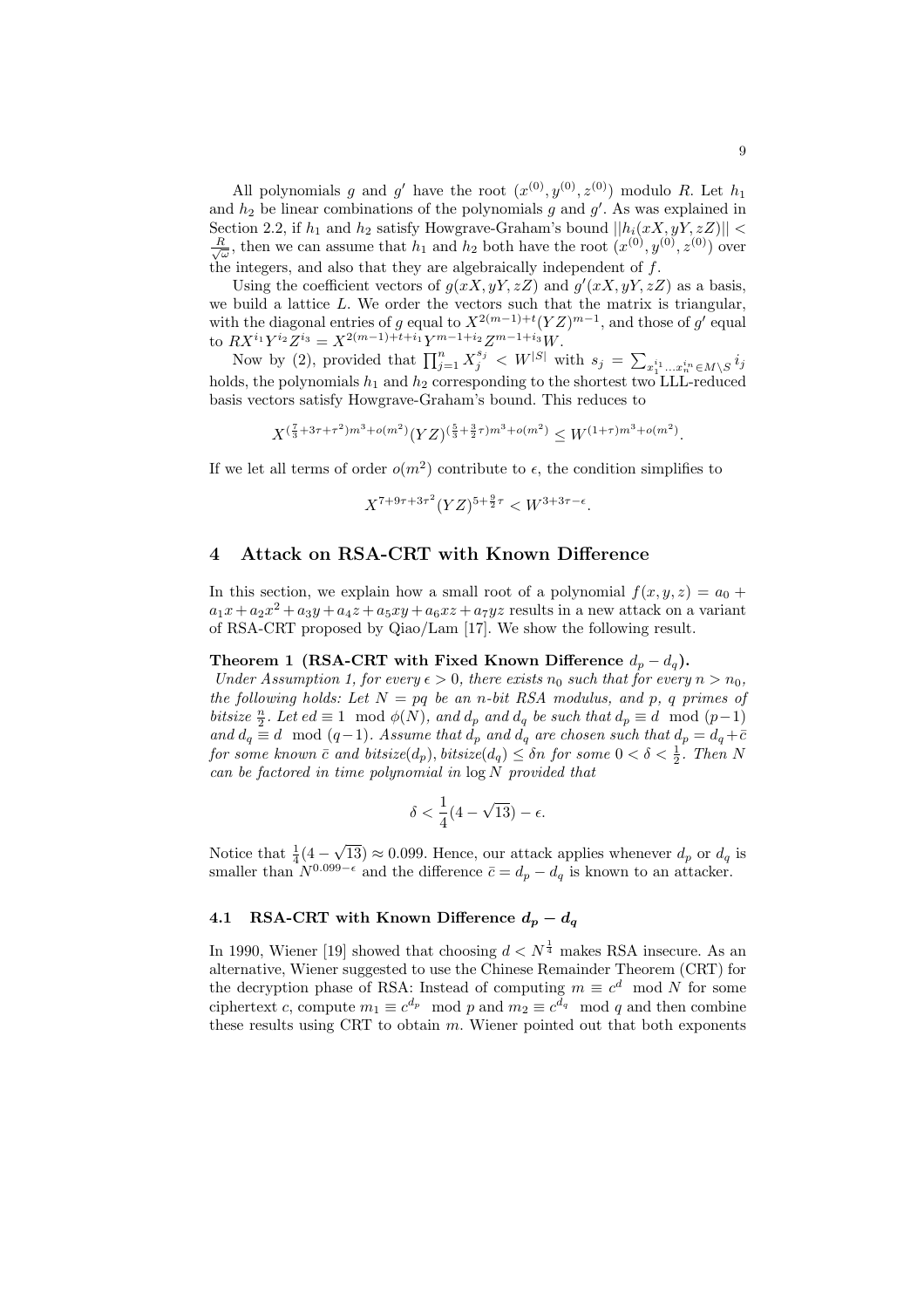$d_p \equiv d \mod (p-1)$  and  $d_q \equiv d \mod (q-1)$  could be chosen small to obtain a fast decryption. Then usually  $e$  is of the same size as the modulus  $N$ .

Qiao and Lam [17] proposed to use  $d_p$  and  $d_q$  such that  $d_p - d_q = 2$  in their method for fast signature generation on a low-cost smartcard. For the size of  $d_p$  and  $d_q$ , they suggest 128 bits to counteract the birthday attack that they describe in [17]. Moreover, they state that 96 bits should be enough to counteract this attack in practice. In current proposals, a minimum of 160 bits is advised for the private exponents to counteract the birthday attack.

## 4.2 Description of the New Attack

When  $d_p - d_q = \bar{c}$ , the public and private variables of RSA-CRT satisfy the following relations.

$$
\begin{cases}ed_p = 1 + k(p-1), \\ e(d_p - \overline{c}) = 1 + l(q-1), \end{cases}
$$
 or equivalently 
$$
\begin{cases}ed_p - 1 + k = kp, \\ ed_p - \overline{c}e - 1 + l = lq. \end{cases}
$$

Multiplying the two equations results in

$$
(1 + \bar{c}e) - (2e + \bar{c}e^2)d_p + e^2d_p^2 - (\bar{c}e + 1)k - l + ed_pk + ed_pl + (1 - N)kl = 0,
$$

in which the unknowns are  $d_p$ , k, and l. We can extract from this equation that

$$
f(x, y, z) = (1 + \bar{c}e) - (2e + \bar{c}e^2)x + e^2x^2 - (\bar{c}e + 1)y - z + \exp(x + \exp(x)) + (1 - N)yz
$$

has a small root  $(d, k, l)$ . From  $(d, k, l)$ , the factorization of N can easily be found. Suppose  $\max\{d_p, d_q\}$  is of size  $N^{\delta}$  for some  $\delta \in (0, \frac{1}{2})$ . Then k and l are both bounded by  $N^{\delta+\frac{1}{2}}$  (here we omit constants and let these contribute to the error term  $\epsilon$ ). Therefore, we put  $X = N^{\delta}$ ,  $Y = Z = N^{\delta + \frac{1}{2}}$ , and  $W = N^{2+2\delta}$ .

In Section 3 we showed that for this polynomial, the asymptotic bound is

$$
X^{7+9\tau+3\tau^2} (YZ)^{5+\frac{9}{2}\tau} < W^{3+3\tau},
$$

where  $\tau > 0$  can be optimized. Substituting the values for X, Y, Z, and W, we obtain

$$
(7+9\tau+3\tau^2)\delta + (5+\frac{9}{2}\tau)(2\delta+1) - (3+3\tau)(2\delta+2) < 0, \text{ or}
$$
\n
$$
3\delta\tau^2 + 3(4\delta - \frac{1}{2})\tau + (11\delta - 1) < 0.
$$

For the optimal value  $\tau = \frac{\frac{1}{2} - 4\delta}{2\delta}$ , this reduces to  $\delta < \frac{1}{4}(4 - \delta)$ √  $\overline{13}) \approx 0.099.$ 

Therefore, for a 1024 bit modulus  $N$ , the system should be considered unsafe when  $d_p$  is at most  $0.099 \cdot 1024 \approx 101$  bits. This breaks the system of Qiao and Lam for the proposed 96 bit exponents in time polynomial in the bit-size of N.

We can add an exhaustive search on the most significant bits of  $d_p$  and try the attack for each candidate for  $d_p$ . Here,  $d_p = d_p + d_0$ , where the unknown part of  $d$  is  $d_0$ . The corresponding polynomial  $f$  will change, but it will still have the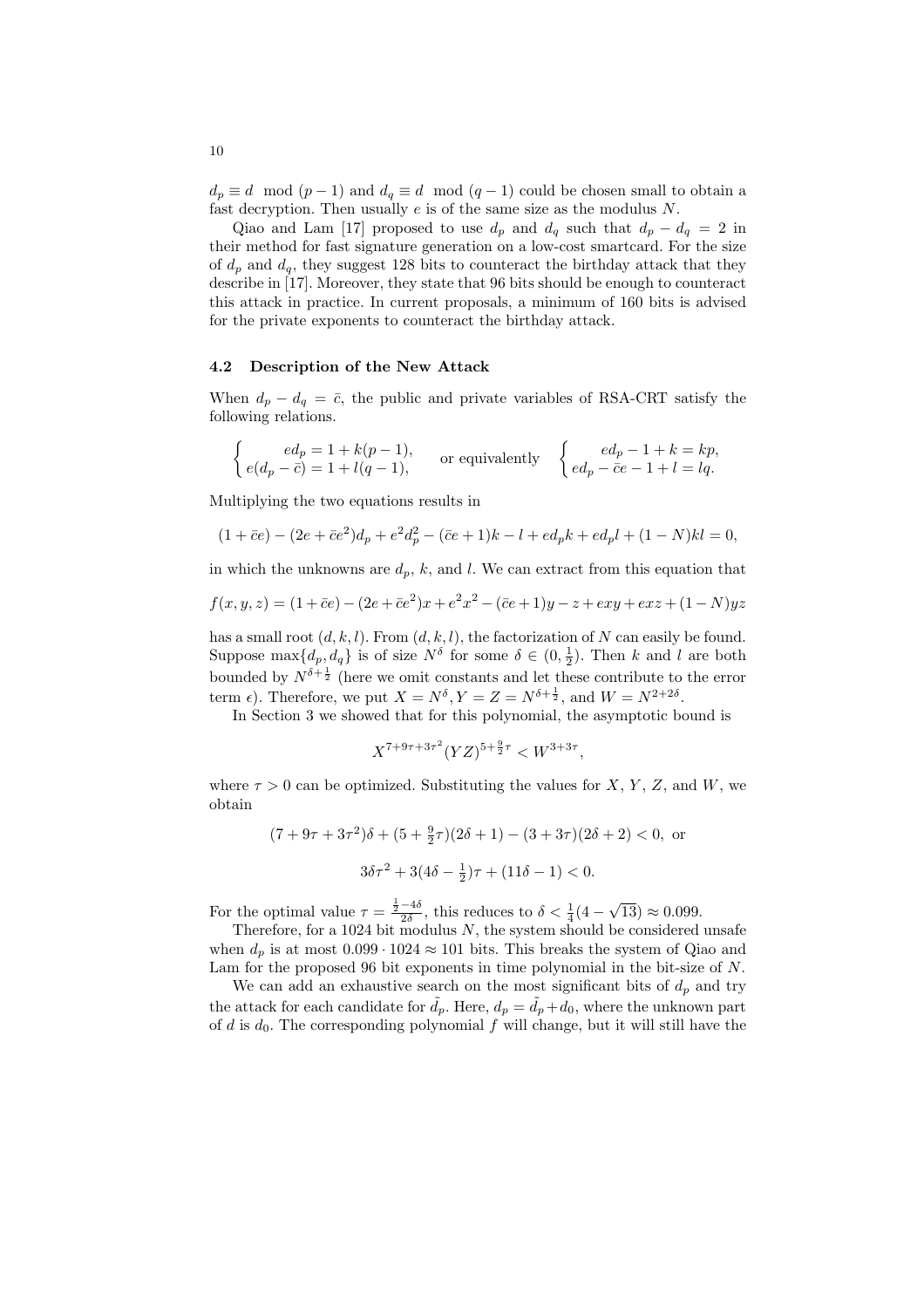same monomials. Therefore, the analysis will follow easily. The proposal of Qiao and Lam to use 128 bit private exponents can also be considered unsafe when applying such an extra exhaustive search, although performing such an attack may be costly in practice.

We performed several experiments to test the validity of Assumption 1 and to show which results can be achieved with relatively small lattices. We implemented the new attacks on a 2.4GHz Pentium running Linux. The LLL lattice reduction was done using Shoup's NTL [18]. For the attack on RSA-CRT with known difference described in Section 4, the parameters  $d_p, d_q$  were chosen with difference  $d_p - d_q = 2$  as suggested in the Qiao-Lam scheme. For  $m = 2$  the choice  $t = 8$  maximizes the size of the attackable  $d_p$ .

| $N_{-}$ |  | $d_n$   lattice parameters                                                            | LLL-time          |  |
|---------|--|---------------------------------------------------------------------------------------|-------------------|--|
|         |  | $\boxed{1000}$ bit   10 bit   $m = 2, t = 3$ , dim = 54                               | $32 \text{ min}$  |  |
|         |  | $ 2000 \text{ bit} 22 \text{ bit} $ $m = 2, t = 3, \text{dim} = 54   175 \text{ min}$ |                   |  |
|         |  | 3000 bit 42 bit $m = 2, t = 3$ , dim = 54                                             | $487 \text{ min}$ |  |
|         |  | 4000 bit 60 bit $m = 2, t = 3$ , dim = 54   1015 min                                  |                   |  |
|         |  | 5000 bit 85 bit $m = 2, t = 3$ , dim = 54   1803 min                                  |                   |  |
|         |  | 500 bit 9 bit $m = 2, t = 8$ , dim = 99   105 min                                     |                   |  |
|         |  | $1000 \text{ bit}$ 18 bit $m = 2, t = 8, \text{dim} = 99$   495 min                   |                   |  |
|         |  | 500 bit 13 bit $ m = 3, t = 3, \text{dim} = 112 397 \text{ min}$                      |                   |  |
|         |  |                                                                                       |                   |  |

In each experiment we obtained two polynomials  $h_1(x, y, z)$ ,  $h_2(x, y, z)$  with the desired root  $(x^{(0)}, y^{(0)}, z^{(0)})$ . Solving  $g(z) = \text{Res}_y(\text{Res}_x(h_1, f), \text{Res}_x(h_2, f)) =$ 0 yielded the unknown  $z^{(0)}$ . The parameters  $y^{(0)}$  and  $x^{(0)}$  could be obtained by back substitution. The resultant heuristic of Assumption 1 worked perfectly in practice. For every instance, we could recover the secrets and hence factor N.

One should note that our experiments are quite far from solving the proposed 96-bit  $d_p, d_q$  instances of the Qiao-Lam scheme. Theoretically, the smallest m for which one obtains the 96-bit bound is  $m = 61$  together with  $t = 36$ , resulting in a lattice dimension of 376712. Reducing lattice bases in this dimension is clearly out of reach.

However, we would like to point out that we did not optimize the performance of our attack. For optimization of the running-time, one should combine bruteforce guessing of most significant bits of  $d_p$  with the described lattice attack. Moreover, one should apply faster lattice reduction methods like the recently proposed  $L^2$ -method of Nguyen, Stehlé [16]. Additionally, a significant practical improvement should be obtained by implementing Coppersmith's original method instead of Coron's method, since in Coppersmith's method one has to reduce a lattice basis of smaller dimension.

# 5 New Attack on Common Prime RSA

In this section, we explain how a small root of a polynomial  $f(x, y, z) = a_0 +$  $a_1x + a_2x^2 + a_3y + a_4z + a_5xy + a_6xz + a_7yz$  results in a new attack on a variant of RSA called Common Prime RSA. We show the following result.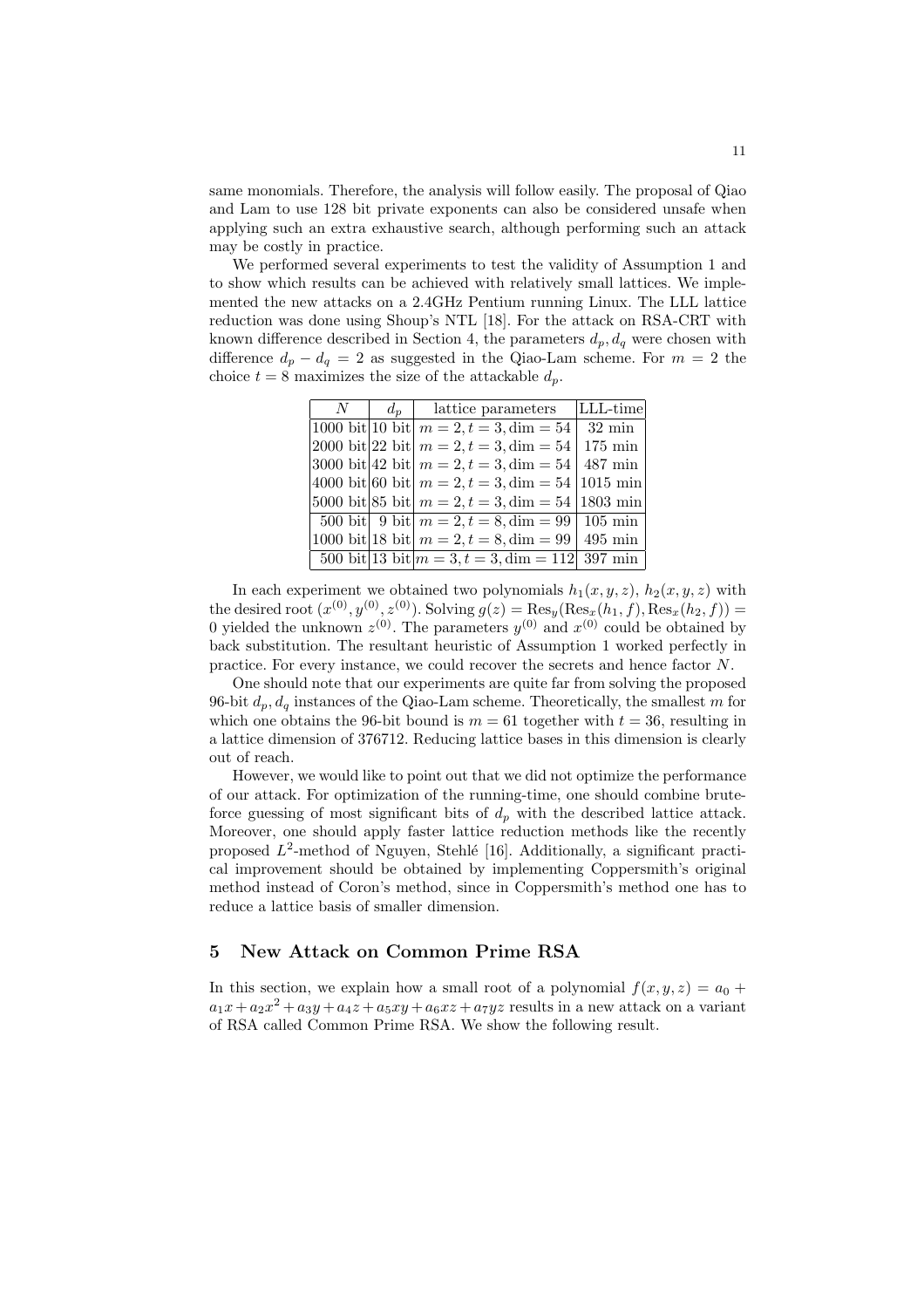#### Theorem 2 (Common Prime RSA).

Under Assumption 1, for every  $\epsilon > 0$ , there exists  $n_0$  such that for every  $n > n_0$ , the following holds: Let  $N = pq$  be an n-bit RSA modulus, and p, q primes of bitsize  $\frac{n}{2}$  such that  $p - 1 = 2ga$  and  $q - 1 = 2gb$ , for some prime g of bitsize  $\gamma n$ , with  $0 < \gamma < \frac{1}{2}$ . Let  $ed \equiv 1 \mod 2 gab$ , with bitsize $(e) = (1 - \gamma)n$  and bitsize(d) =  $\delta n$ , with  $0 < \delta < (1 - \gamma)n$ . Then d can be found in time polynomial in log N provided that

$$
\delta < \frac{1}{4}(4+4\gamma-\sqrt{13+20\gamma+4\gamma^2})-\epsilon.
$$

#### 5.1 Common Prime RSA

In Section 4, we mentioned that a small  $d$  is unsafe in Wiener's attack [19]. Therefore, RSA-CRT is often used when efficient decryption is needed. However, there is also a possibility to choose  $d \langle N^{\frac{1}{4}} \rangle$  in RSA while avoiding Wiener's attack. There is a variant of RSA where Wiener's attack works less well, as was already shown by Wiener, namely when  $gcd(p-1, q-1)$  has a large prime factor. Lim and Lee used this fact in a proposal [12], which was attacked a few years later by McKee and Pinch [15]. Recently Hinek [9] revisited this variant, calling it Common Prime RSA, and investigated its potential and its weaknesses.

In Common Prime RSA, we have  $N = pq$  for primes p and q such that  $p = 2qa + 1$  and  $q = 2qb + 1$ , for q a large prime, and a, b coprime integers. The exponents e and d are mutually inverse modulo  $\text{lcm}(p-1, q-1) = 2gab$ :

$$
ed = 1 + k \cdot 2gab
$$
, with  $0 < e, d < 2gab$ .

The goal is to safely choose an exponent  $d \langle N^{\frac{1}{4}} \rangle$ , which enables a fast RSA decryption process. We set  $g = N^{\gamma}$  and  $d = N^{\delta}$  for some  $0 \leq \gamma < \frac{1}{2}$ ,  $0 < \delta < 1-\gamma$ . Then, e is of size  $N^{1-\gamma}$ , k is of size  $N^{\delta}$ , and a and b are both of size  $N^{\frac{1}{2}-\gamma}$ .

A large number of security issues were addressed in [9]. After excluding all parameter choices of Common Prime RSA that should be considered unsafe by the known attacks, Hinek concludes that there are still plenty of safe choices for  $d = N^{\delta}$  with  $\delta < \frac{1}{4}$  (see Fig. 1).

#### 5.2 Description of the New Attack

An improved attack can be obtained by treating the equation in Hinek's second lattice attack in a different way. In his attack, Hinek starts by multiplying the following two equations:

$$
ed = 1 + k(p-1)b
$$
,  $ed = 1 + k(q-1)a$ .

This can be written as  $e^2d^2 + ed(ka + kb - 2) - (N-1)k^2ab - (ka + kb - 1) = 0$ . Next, he uses the fact that the polynomial  $f(x, y, z, u) = e^2x + ey - (N - 1)z - u$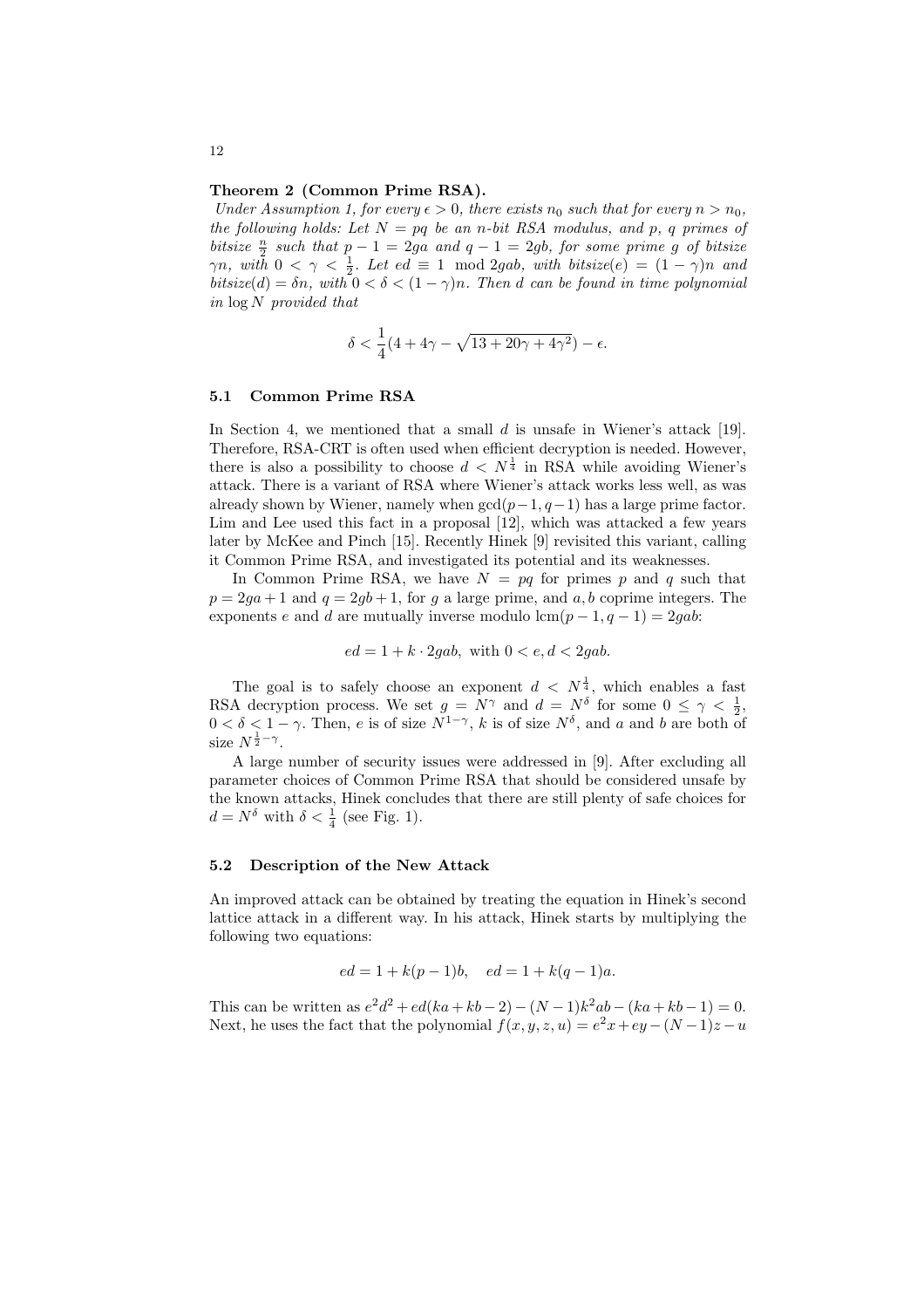has a small root  $(d^2, d(k(a+b-2)), k^2ab, (ka+kb-1))$ . This leads to the bound  $\delta < \frac{2}{5}\gamma$ , for which the secret information can be revealed.

Now let us take another look at the equation

$$
e2d2 + ed(ka + kb - 2) - (ka + kb - 1) - (N - 1)k2ab = 0,
$$

in which the unknowns are  $d, k, a$  and  $b$ . We can extract from this equation that the polynomial  $f(x, y, z) = e^{2x^{2}} + ex(y + z - 2) - (y + z - 1) - (N - 1)yz$  has a small root  $(d, ka, kb)$  with  $X = N^{\delta}, Y = N^{\delta + \frac{1}{2} - \gamma}, Z = N^{\delta + \frac{1}{2} - \gamma}$ . Moreover,  $W = N^{2+2\delta - 2\gamma}.$ 

Substituting these in the asymptotical bound  $X^{7+9\tau+3\tau^2} (YZ)^{5+\frac{9}{2}\tau} < W^{3+3\tau}$ from Section 3 yields

$$
3\delta\tau^2 + 3(4\delta - \frac{1}{2} - \gamma)\tau + (11\delta - 1 - 4\gamma) < 0.
$$

For the optimal  $\tau = \frac{\frac{1}{2} + \gamma - 4\delta}{2\delta}$ , this reduces to  $\delta < \frac{1}{4}(4 + 4\gamma - \delta)$ p  $13 + 20\gamma + 4\gamma^2$ .

Fig. 1 shows the new attack region as well as the known attacks, for any size of modulus N. Combinations of d and q that should be considered unsafe by the new attack are in the dark shaded area, whereas the lighter shaded area was already unsafe by the known attacks. It can be seen that the number of 'safe' combinations  $\{d, g\}$  with  $d < N^{\frac{1}{4}}$  has significantly decreased.



Fig. 1. New attack region

We note that for 'small'  $N$  (such as the regular 1024 bits), other attacks such as factoring attacks may apply, see [9]. Also, depending on the size of  $N$ , the attacks in the figure could be extended by an additive exhaustive search.

We performed experiments to check the validity of Assumption 1 and to demonstrate the practicality of our attack. We have implemented the new attack for the parameter setting  $m = 2$ ,  $t = 0$  (without the possible additional exhaustive search), to give an impression on what a realistic bound is for the smallest lattice possible. Of course, extending to  $m = 3$ ,  $m = 4$ , etc. and using x-shifts will give results closer to the theoretical attack bound  $\delta < \frac{1}{4}(4 + 4\gamma 13 + 20\gamma + 4\gamma^2$ , but will also result in a longer time needed for the lattice basis reduction. For  $m = 2$ ,  $t = 0$  the reduction time (the longest part of the attack) is about one minute.

The following table summarizes the experimental results performed for  $m =$  $2, t = 0$ , and  $\log_2(N) = 1024$ . As one can see, the results are already outside the asymptotical range of the two other lattice attacks described in [9].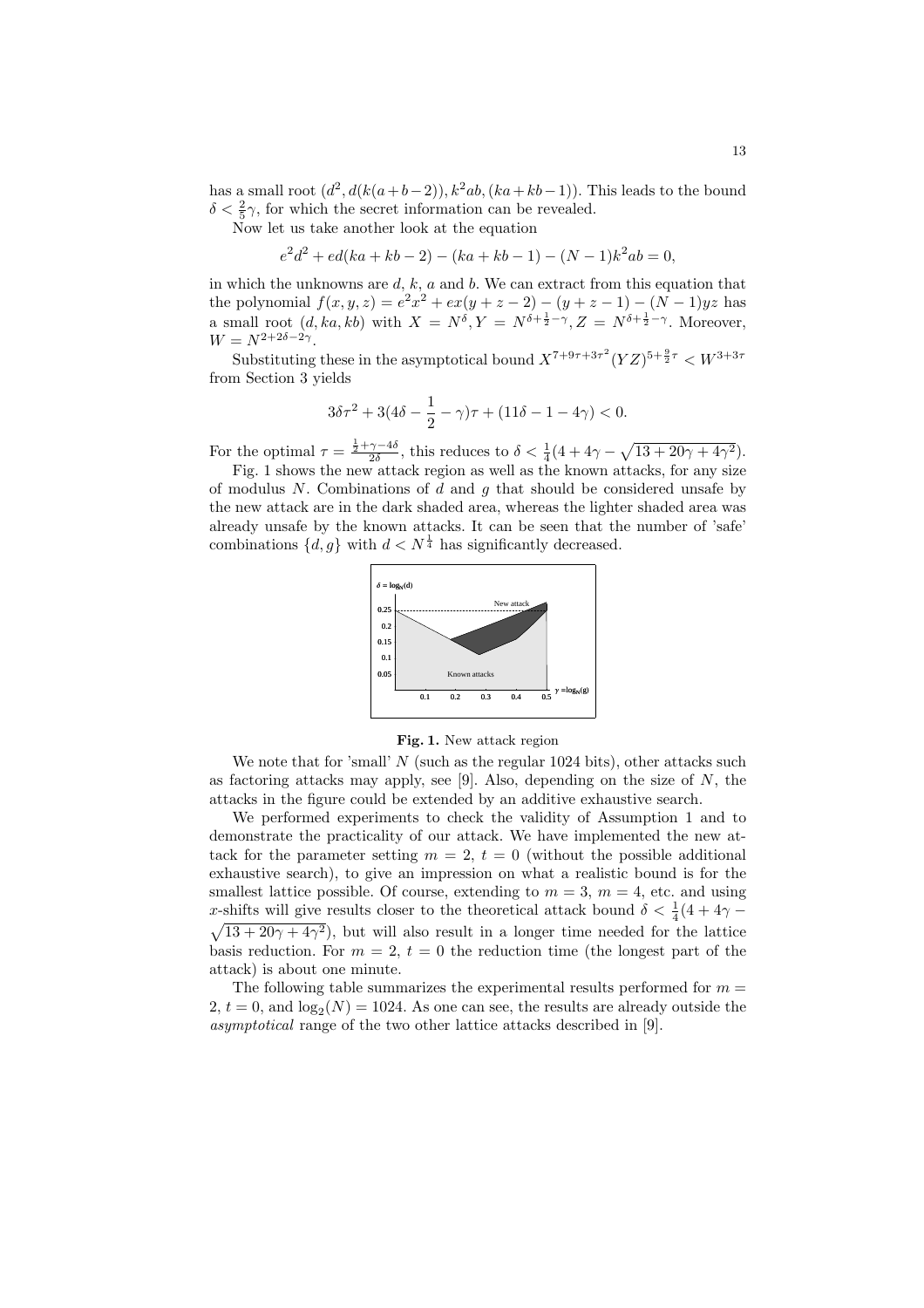|           | maximal $\delta$ | obtained $\delta$        | maximal $\delta$ |
|-----------|------------------|--------------------------|------------------|
| $\gamma$  |                  | $(asymptotic) (m=2,t=0)$ | (asymptotic)     |
|           | new attack       | new attack               | known attacks    |
| 0.10      | 0.130            | 0.07                     | 0.20             |
| 0.20      | 0.164            | 0.10                     | 0.15             |
| 0.30      | 0.200            | $0.13(*)$                | 0.12             |
| 0.40      | 0.237            | $0.17(*)$                | 0.16             |
| $ 0.50\>$ | 0.275            | 0.2                      | 0.25             |

The resultant heuristic of Assumption 1 worked perfectly in most cases. However, in the rare situation that both  $\delta$  and  $\gamma$  were very small (e.g.  $\gamma = 0.1$  and  $\delta = 0.05$ , we encountered cases where some of the polynomials  $h_i$  were algebraically dependent. In these cases, we could still recover the secret information in two different ways. One way was to use combinations of  $h_1$  and the somewhat 'larger'  $h_i$  for  $i > 2$ , instead of only  $h_1$  and  $h_2$ . The other way was by examining the cause of the zero resultant. In essence,  $\text{Res}_{u}(\text{Res}_{x}(h_1, f), \text{Res}_{x}(h_2, f)) = 0$ because  $\text{Res}_x(h_1, f)$  and  $\text{Res}_x(h_2, f)$  have a common polynomial factor, whose coefficients immediately reveal the secrets.

Acknowledgements: We thank Benne de Weger, Arjen Lenstra, Jason Hinek, and the anonymous reviewers for their helpful comments.

#### References

- 1. D. Boneh, G. Durfee: Cryptanalysis of RSA with Private Key d Less Than  $N^{0.292}$ , IEEE Transactions on Information Theory 46 [2000], 1339-1349.
- 2. J. Blömer, A. May: New Partial Key Exposure Attacks on RSA, Proceedings of CRYPTO 2003, LNCS 2729 [2003], 27–43.
- 3. J. Blömer, A. May: A Tool Kit for Finding Small Roots of Bivariate Polynomials over the Integers, Proceedings of EUROCRYPT 2005, LNCS 3494 [2005], 251–267.
- 4. D. Coppersmith: Finding a Small Root of a Univariate Modular Equation, Proceedings of EUROCRYPT 1996, LNCS 1070 [1996], 155–165.
- 5. D. Coppersmith: Finding a Small Root of a Bivariate Integer Equation, Proceedings of EUROCRYPT 1996, LNCS 1070 [1996], 178–189.
- 6. D. Coppersmith: Small Solutions to Polynomial Equations, and Low Exponent RSA Vulnerabilities, Journal of Cryptology 10 [1997], 233–260.
- 7. J.-S. Coron: Finding Small Roots of Bivariate Integer Equations Revisited, Proceedings of EUROCRYPT 2004, LNCS 3027 [2004], 492–505.
- 8. M. Ernst, E. Jochemsz, A. May, B. de Weger: Partial Key Exposure Attacks on RSA up to Full Size Exponents, Proceedings of EUROCRYPT 2005, LNCS 3494 [2005], 371–386.
- 9. M.J. Hinek: Another Look at Small RSA Exponents, Proceedings of CT-RSA 2006, LNCS 3860 [2006], 82–98.
- 10. M.J. Hinek, D.R. Stinson: An Inequality About Factors of Multivariate Polynomials" [2006], http://www.cacr.math.uwaterloo.ca/techreports/2006/ cacr2006-15.pdf.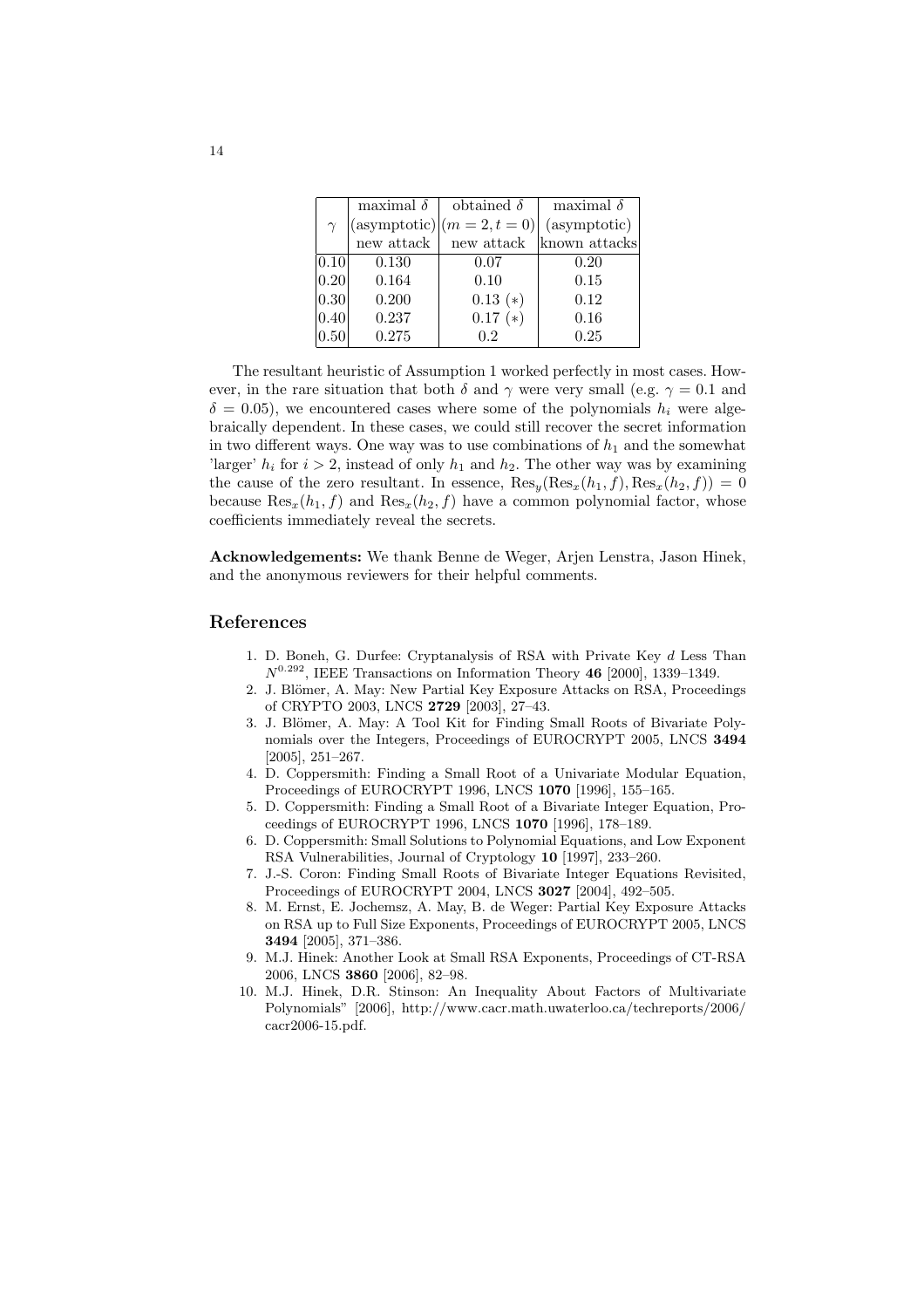- 11. N. Howgrave-Graham: Finding Small Roots of Univariate Modular Equations Revisited, Cryptography and Coding, LNCS 1355 [1997], 131–142.
- 12. C.H. Lim, P.J. Lee: Security and performance of server-aided RSA computation protocols, Proceedings of CRYPTO 1995, LNCS 963 [1995], 70-83.
- 13. A. Lenstra, H. Lenstra, Jr., L. Lovász: Factoring Polynomials with Rational Coefficients, Mathematische Ann. 261 [1982], 513–534.
- 14. A. May: New RSA Vulnerabilities Using Lattice Reduction Methods, PhD Thesis, University of Paderborn [2003].
- 15. J. McKee, R. Pinch: Further attacks on server-aided RSA cryptosystems [1998], http://citeseer.ist.psu.edu/388295.html.
- 16. P. Nguyen, D. Stehl´e: Floating-Point LLL Revisited, Proceedings of EURO-CRYPT 2005, LNCS 3494 [2005], 215–233.
- 17. G. Qiao, K.-Y. Lam: RSA Signature Algorithm for Microcontroller Implementation, Proceedings of CARDIS 1998, LNCS 1820 [2000], 353–356.
- 18. V. Shoup: NTL: A Library for doing Number Theory, online available at http://www.shoup.net/ntl/index.html.
- 19. M. Wiener: Cryptanalysis of Short RSA Secret Exponents, IEEE Transactions on Information Theory 36 [1990], 553–558.

# A Small Modular Roots, Known Results

In this appendix, we give the known results for finding small modular roots [1,2,6] that can also be obtained by following the new strategy. Due to limited space, we only give the definitions of  $M_k$  that reproduce the known bounds. In all cases where the extended strategy is used, we use the notation  $t = \tau m$  for some  $\tau > 0$  that can be optimized later.

Boneh/Durfee [1]:  $f_N(x_1, x_2) = a_0 + a_1x_1 + a_2x_1x_2$ 

The bound  $X_1^{2+3\tau}X_2^{1+3\tau+3\tau^2} < N^{1+3\tau}$  can be found with the extended strategy using  $x_1^{i_1} x_2^{i_2} \in M_k \Leftrightarrow i_1 = k, ..., m; i_2 = k, ..., i_1 + t$ 

Blömer/May [2]:  $f_N(x_1, x_2, x_3) = a_0 + a_1x_1 + a_2x_2 + a_3x_2x_3$ 

The bound  $X_1^{1+4\tau} X_2^{2+4\tau} X_3^{1+4\tau+6\tau^2} < N^{1+4\tau}$  can be found with the extended strategy, with  $x_1^{i_1}x_2^{i_2}x_3^{i_3} \in M_k \Leftrightarrow i_1 = k, \ldots, m; i_2 = 0, \ldots, m-i_1; i_3 = 0, \ldots, i_2+t.$ 

Generalized Rectangle (generalization of a bound of Coppersmith[6]):  $f_N(x_1, \ldots, x_n)$  is a polynomial such that the degree of  $x_i$  is  $\lambda_i D$ . The bound  $X_1^{\lambda_1} \cdot \ldots \cdot X_n^{\lambda_n} < N^{\frac{2}{(n+1)D}}$  can be obtained with the basic strategy using  $x_1^{i_1} \cdot \ldots \cdot x_n^{i_n} \in M_k \Leftrightarrow i_j = \lambda_j Dk, \ldots, \lambda_j Dm$  (for  $j = 1, \ldots, n$ )

Generalized Lower Triangle (generalization of a bound of Coppersmith[6]):

 $f_N(x_1,\ldots,x_n)$  is a polynomial with monomials  $x_1^{i_1}\ldots x_n^{i_n}$  for  $i_1=0,\ldots,\lambda_1D$ ,  $i_2 = 0, \ldots, \lambda_2 D - \frac{\lambda_2}{\lambda_1} i_1, \ldots, i_n = 0, \ldots, \leq \lambda_n D - \sum_{r=1}^{n-1} \frac{\lambda_r}{\lambda_r} i_r.$ 

The bound  $X_1^{\lambda_1} \cdot \ldots \cdot X_n^{\lambda_n} < N^{\frac{1}{D}}$  can be obtained with the basic strategy, with The bound  $X_1 \cap \dots \cap X_n \subseteq N$  is can be obtained with the basic strategy<br>  $x_1^{i_1} \cdot \dots \cdot x_n^{i_n} \in M_k \Leftrightarrow i_1 = \lambda_1 D k, \dots, \lambda_1 D m; i_j = 0, \dots, \lambda_j D m - \sum_{r=1}^{j-1} \frac{\lambda_r}{\lambda_r}$  $\frac{\lambda_j}{\lambda_r}i_r$  (for  $j = 2, \ldots, n$ .